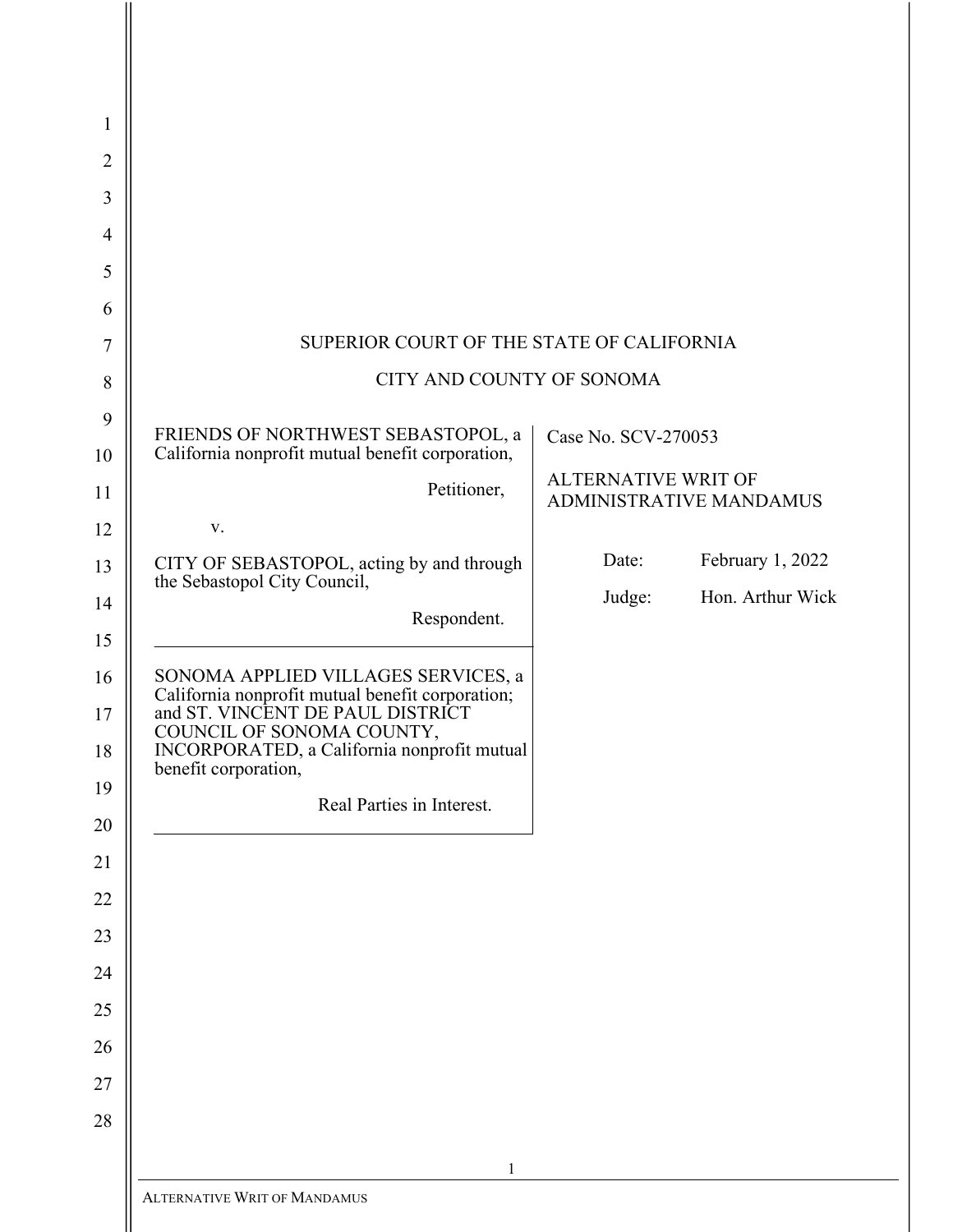| $\mathbf{1}$     | ALTERNATIVE WRIT OF ADMINISTRATIVE MANDAMUS                                                 |  |  |
|------------------|---------------------------------------------------------------------------------------------|--|--|
| $\overline{2}$   | The People of the State of California                                                       |  |  |
| 3                | To respondent City of Sebastopol, acting by and through its City Council:                   |  |  |
| $\overline{4}$   | Good cause appearing,                                                                       |  |  |
| 5                | YOU ARE HEREBY COMMANDED, by order of this Court, to set aside your decision of             |  |  |
| 6                | November 30, 2021 to approve an RV encampment for 845 Gravenstein Highway immediately after |  |  |
| $\boldsymbol{7}$ | receipt of this writ; or                                                                    |  |  |
| $8\,$            | IN THE ALTERNATIVE to show cause in this Court, by February 16, 2022, at 3pm in             |  |  |
| $\boldsymbol{9}$ | Courtroom 17, why you has not done so.                                                      |  |  |
| 10               |                                                                                             |  |  |
| 11               |                                                                                             |  |  |
| 12               |                                                                                             |  |  |
| 13               | Clerk of the Superior Court                                                                 |  |  |
| 14               |                                                                                             |  |  |
| 15               |                                                                                             |  |  |
| 16               |                                                                                             |  |  |
| 17               |                                                                                             |  |  |
| 18               |                                                                                             |  |  |
| 19               |                                                                                             |  |  |
| 20               |                                                                                             |  |  |
| 21               |                                                                                             |  |  |
| 22               |                                                                                             |  |  |
| 23               |                                                                                             |  |  |
| 24               |                                                                                             |  |  |
| 25               |                                                                                             |  |  |
| 26               |                                                                                             |  |  |
| 27               |                                                                                             |  |  |
| 28               |                                                                                             |  |  |
|                  | 2                                                                                           |  |  |
|                  | <b>ALTERNATIVE WRIT OF MANDAMUS</b>                                                         |  |  |